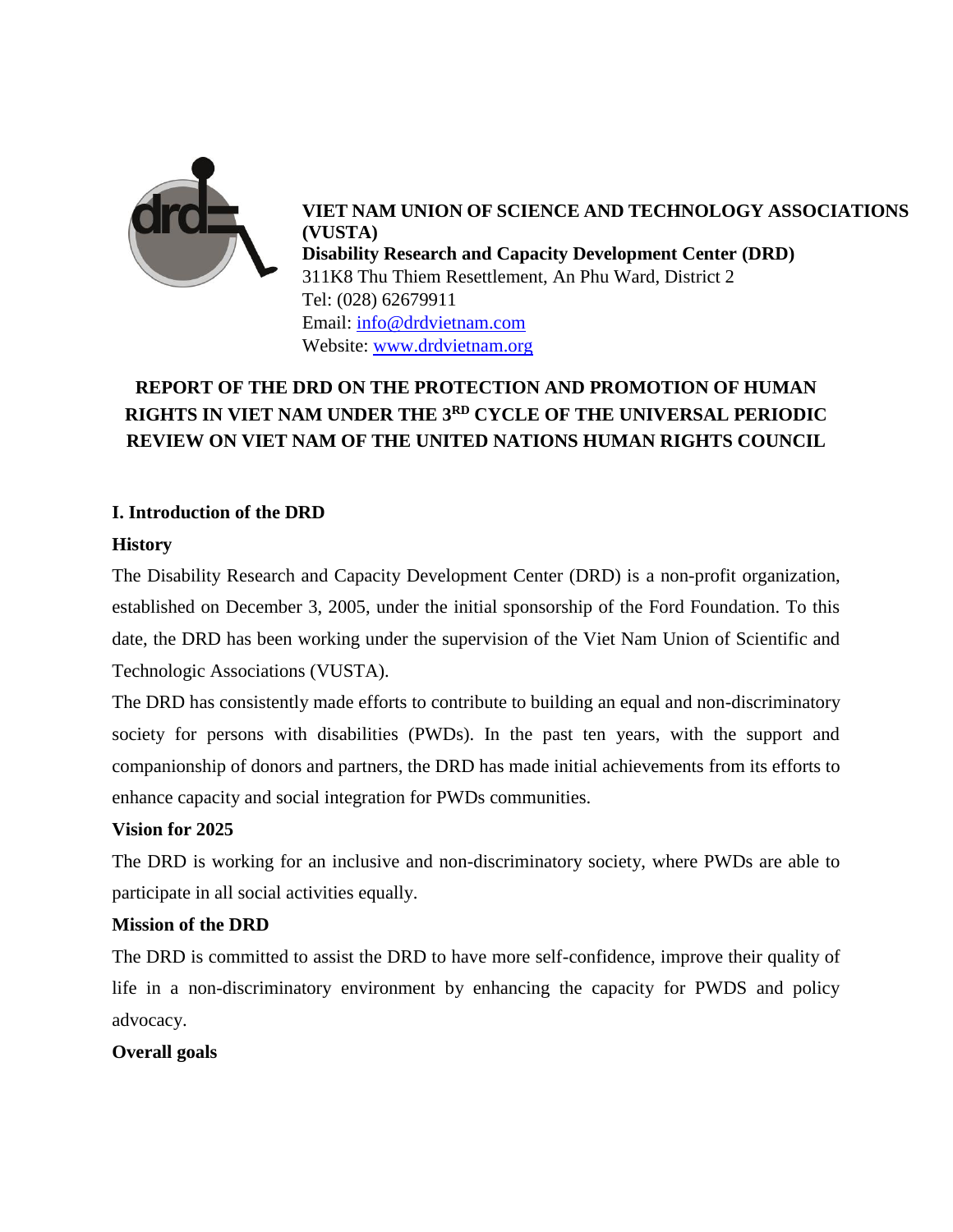The DRD create opportunities for PWDs to integrate into the society and improve their quality of life.

**Goal 1:** Awareness of PWDS and the community on the rights of PWDs

**Goal 2:** Equal opportunities for PWDs

**Goal 3:** Non-discriminatory participation of PWDs

**Goal 4:** DRD capacity

## **II. Assessment of the protection and promotion of the rights of PWDs in Viet Nam since June 2014**

1. Viet Nam's legal system on PWDs is consistently enforced in the whole nation without exception. Viet Nam did not make any reservation under the CRPD Convention, hence the Convention as a whole has been enforced right after Viet Nam ratified the Convention.

2. Viet Nam has promulgated the Law on Persons with Disabilities in 2010. The Law recognized the right of PWDs to equal participation into social activities, independent living and social integration, and to enjoy other rights on an equal footing with other persons. The Law also provided for the responsibilities of the State, families and the society towards PWDs.

3. Under ther Law on Persons with Disabilities, PWD is defined as "a person who is impaired in one or more body parts or suffers functional decline manifested in the form of diability which causes difficulty to their work, daily life and study".

4. The National Committee for Persons with Disabilities of Viet Nam, established in 2015, is the focal national agency responsible for PWDs and the enforcement of the CRPD.<sup>1</sup> The Committee is tasked with assisting the Prime Minister in providing guidance for, and coordinating with line Ministries, unions and localities in PWD work. The President of the Committee is the Minister of Labor – Invalids and Social Affairs. The Committee comprises of 18 members being the Deputy Ministers of relevant Ministries and 6 representatives from organizations for PWDs at central level.

5. Viet Nam has adopted the Implementation Plan for the United Nations Convention on the Rights of Persons with Disabilities dated June 21, 2016.<sup>2</sup> This is a framework Plan for furthering enforcement of rights of PWDs in terms of health care and occipational therapy, education, vocational training, livelihoods, traffic access, construction, media information, legal assistance, etc. The plan identifies the precise responsibilies of each administrative leval and sectors in implementation of the Convention, in order to effectively perform the obligations of a member

 $\overline{a}$ 

<sup>&</sup>lt;sup>1</sup> Prime Minister Decision no. 1717/QD-TTg dated 6/10/2015

<sup>2</sup> Prime Minister Decision no. 1100/QD-TTg dated 21/6/2016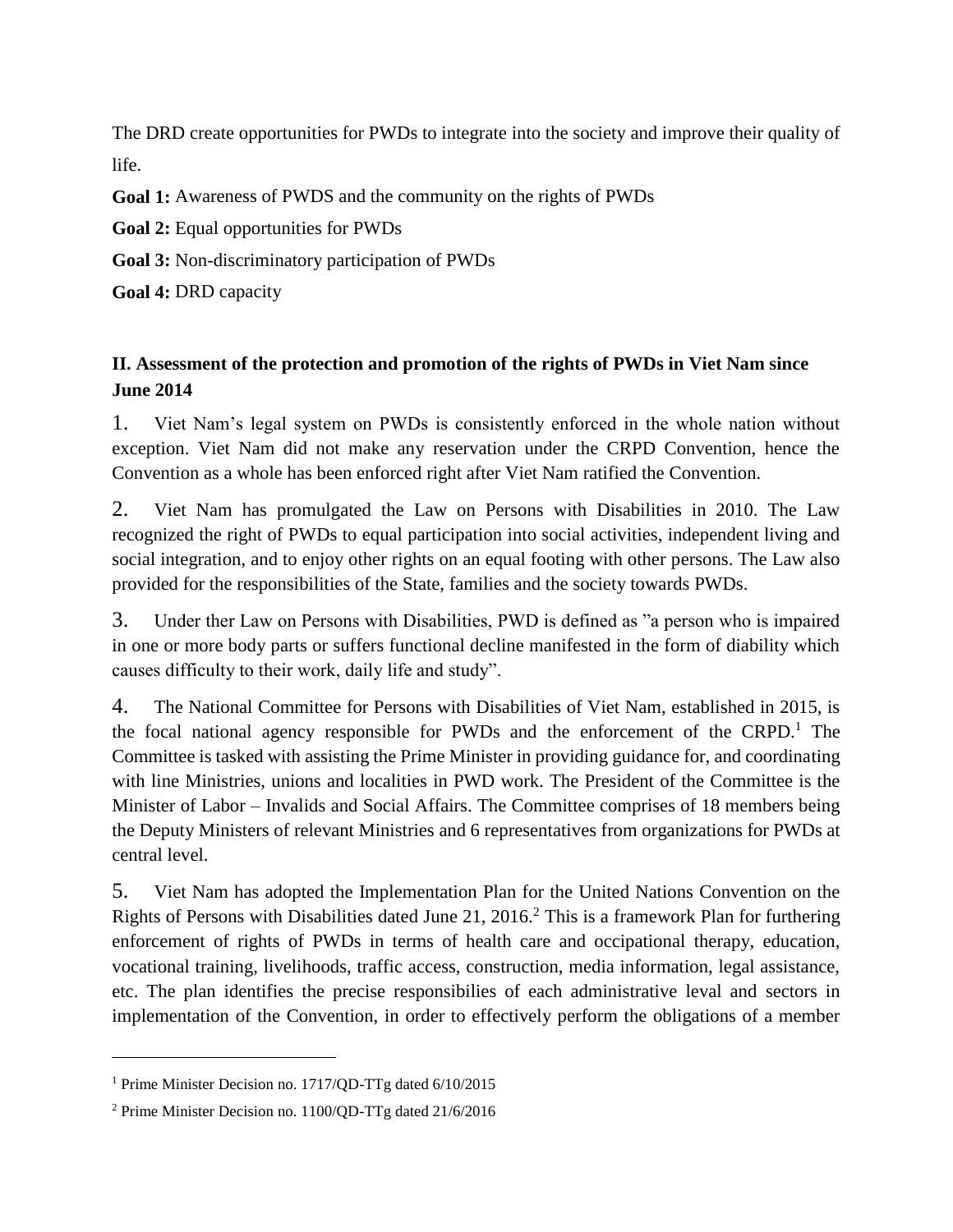state of the CRPD. To this date, there have been Working Departments for PWDs established in 21 municipalities, and the Plan for Implementation of the CRPD at municipal level has been adopted by 24 municipalities.

6. The Government and line Ministries have adopted many plans, programs, and projects to implement policies to help PWDs, such as the Plan on assistance to persons with disabilities for the 2012 – 2020 period, the National Plan on occupational therapy for the 2014 – 2020 period, the Plan on development of social work for the  $2010 - 2020$  period, the Plan on social assisstance to and occupational therapy for the mental and psychiatric disabled persons dependent on the community for the 2011 – 2020 period, the Plan on caring for unsupported orphans, abandoned children, HIV/AIDS diagnosed children, children infected with toxic chemicals, severely disabled children and children affected by natural disasters, who are dependent on the society for the 2013 – 2020 period, the Project on Organizing occupational therapy at the communicty for victims of toxic chemicals used by the U.S. during the Viet Nam war for the  $2008 - 2016$  period, etc.<sup>3</sup>

7. The determination of degrees of disability is in accordance with the 2010 Law on Persons with Disabilities, Decrees implementing the Law on Persons with Disabilities and Joint Circular no. 37/2012/TTLT-BLDTBXH-BYT-BTC-BGDDT of the Ministries of Labor – Invalids and Social Affairs, Health, Finance, and Education and Training. Accordingly, forms and and degrees of disabtility are determined by the Disability Degree Determination Council at communal level. In some cases, degrees of distability shall be determined by the Medical Examination Council. To the end of 2016, 63 municipalities have carried out disability degree determination and provided disability certifications for 266,639 persons with exceptionally serious disabilities, 634,567 persons with serious disabilities and 543,126 persons with mild disabilities; in terms of forms, there are 349,636 persons with physical disability, 196,362 persons with sensory disability, 198,254 persons with visual disability, 211,587 persons with mental and psychiatric disability, 201,756 persons with intellectual disability and 154,985 persons with other disability.<sup>4</sup>

8. Based on the disability degree determination results, PWDs shall be given disability certificates which provide clearly the form and degree of disability. The Government provides monthly social allowances for persons with serious and exceptionally serious disabilities at localities, monthly supports for care-takers of persons with serious or exceptionally serious disability, or persons with serious or exceptionally serious disability who are pregnant or nursing children under 36 month old. To this date, 63 municipalities have provided supports equivalent to or higher than the requirements under Decree no. 136/2013/ND-CP and Joint Circular no. 29/2014/TTLD-BLDTBXH-BTC, ensuring monthly social allowances for 896,644 persons with serious or exceptionally serious disability.<sup>5</sup>

 $\overline{\phantom{a}}$ 

<sup>3</sup> See also Annex on lists of programs, plans and national projects on PWDs.

<sup>4</sup> 2016 Report on assessment of social assistance work of the Ministry of Labor – Invalids and Social Affairs.

<sup>5</sup> 2016 Report on assessment of social assistance work of the Ministry of Labor – Invalids and Social Affairs.